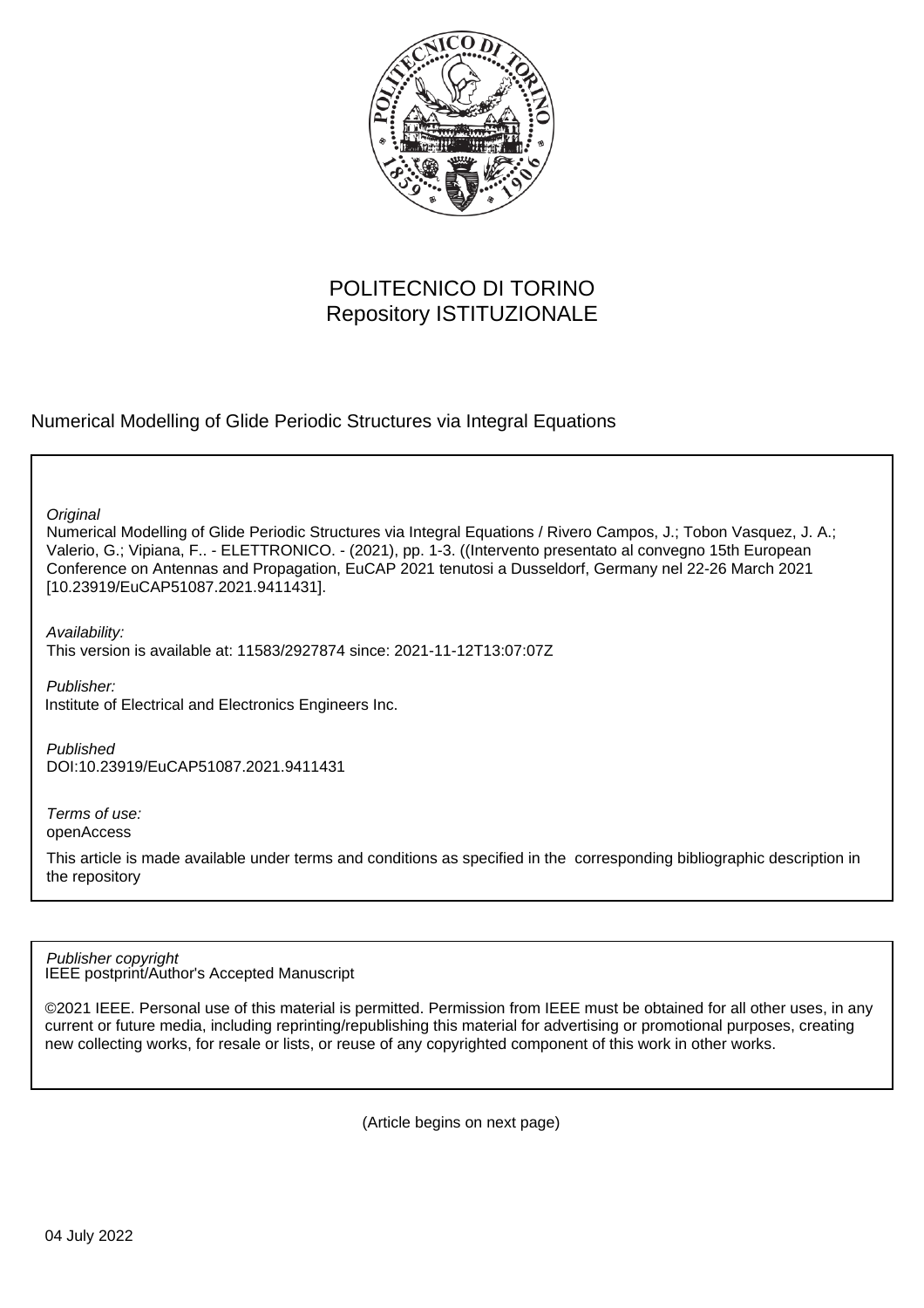# Numerical Modelling of Glide Periodic Structures via Integral Equations

J. Rivero\*, J. A. Tobón Vásquez\*, G. Valerio<sup>†‡</sup>, F. Vipiana\*

<sup>∗</sup>Dept. of Electronics and Telecommunications, Politecnico di Torino, 10129, Torino, Italy

{javier.rivero, jorge.tobon, francesca.vipiana}@polito.it

<sup>†</sup>Sorbonne Université, CNRS, Laboratoire de Génie Electrique et Electronique de Paris (GeePs), 75252, Paris, France

 $\ddagger$ Université Paris-Saclay, CentraleSupélec, CNRS, GeePs, 91192, Gif-sur-Yvette, France

guido.valerio@sorbonne-universite.fr

*Abstract*—In this paper we propose to study the dispersion diagram of non-canonical glide-symmetric unit cells via integral equations with the use of the periodic Green's function and discretized via the method of moment. The proposed approach is validated with a fully metallic implementation of a Luneburg lens operating at Ka-band with potential use for 5G communications. The promising preliminary numerical results highlight the potentialities of this approach.

*Index Terms*—Integral equation, periodic Green's function, periodic structures, glide symmetry

#### I. INTRODUCTION

The study of properties of higher-symmetric metasurfaces require fast and accurate modelling tools to predict the behaviour of the structure and optimize a final prototype. By means of an accurate characterization of the behavior of these higher-symmetric metasurfaces, new radiating systems and guiding wave devices can be designed to achieve performance beyond the state-of-the-art in terms of beamscanning capabilities, operational bandwidth, losses in different technologies such as slotted substrate-integrated waveguide (SIW), filters and resonators, open and closed gap waveguides, planar printed-circuit-board (PCB), 3-D printable materials for artificial lenses. These new materials are made of periodic cells invariant under higher symmetries, such as glide or twist symmetries. As an example, while a periodic structure is invariant under translations, a glide-symmetric structure is also invariant under a translation and a mirroring. These symmetries lead to marvelous uncommon properties: ultra wide bandwidth of operation, reduced losses, scanning capabilities, and enhanced stopband for electromagnetic (EM) bandgap materials. They have the potential to meet the expectation required by new communication standards.

The mode matching technique [1] has been commonly used to solve this kind of problems: the unit cell can be decomposed into sub-domains where Maxwell equations can be solved analytically. However, the application of this technique is limited to unit cells with canonical shapes. For more generic unit cells, formulations as the finite difference time domain (FDTD) [2] or the finite integration technique (FIT) [3] can be used due to their easy implementation from differential equations. However, it is well known that they are volumetric

formulations strongly burdened by the discretization of the object and the surrounding space, where artificial termination boundary conditions has to be imposed. As a consequence, the accurate analysis of extended three-dimensional systems could require a high computational cost.

A different approach that has been extensively applied in the radio frequency (RF) and microwave regime, due to its high level of accuracy and versatility, is the well-known method of moments (MoM). This approach brings important advantages in problems including both perfect electric conductors and penetrable bodies, because they can be formulated in terms of surface integral equations (SIEs) defined over the material boundary surfaces and interfaces. This avoids the discretization of volumes and strongly reduces the required number of unknowns, which now scales linearly with the electrical size of the surfaces.

In this paper, we propose a novel tool, based on MoM-SIEs in conjunction with the free-space periodic Green's function (FSPGF) and a root-finding algorithm. Its aim is to correctly characterize higher-symmetric materials and to analyze and design non-canonical unit cells that are cases not suitable for the mode-matching approach.

## II. UNIT CELLS ANALYSIS VIA MOM-SIES

Let us consider a perfect electric conductor (PEC) unit cell where we can formulate the electric field integral equations (EFIE). In the EFIE, the electric fields at the interface surfaces are written in terms of the equivalent surface electric (density) current  $J(r)$  as

$$
-\mathbf{E}_{\tan}^{S} \left\{ \mathbf{J}(\mathbf{r}) \right\} = \mathbf{E}_{\tan}^{i}(\mathbf{r}) \tag{1}
$$

where  $\mathbf{E}_{\text{tan}}^S$  is the tangential component on the PEC surface of the scattered field due to the PEC;  $E_{tan}^{i}$  is a know incident field, also tangential to the PEC surface, and  $\mathbf{r} = (x, y, z)$  is a point on the PEC surface. The scattered field  $\mathbf{E}_{\text{tan}}^{S}$  can be expressed as

$$
\mathbf{E}_{\tan}^{S} \left\{ \mathbf{J}(\mathbf{r}) \right\} = -j\omega \mathbf{A} - \nabla \Phi \tag{2}
$$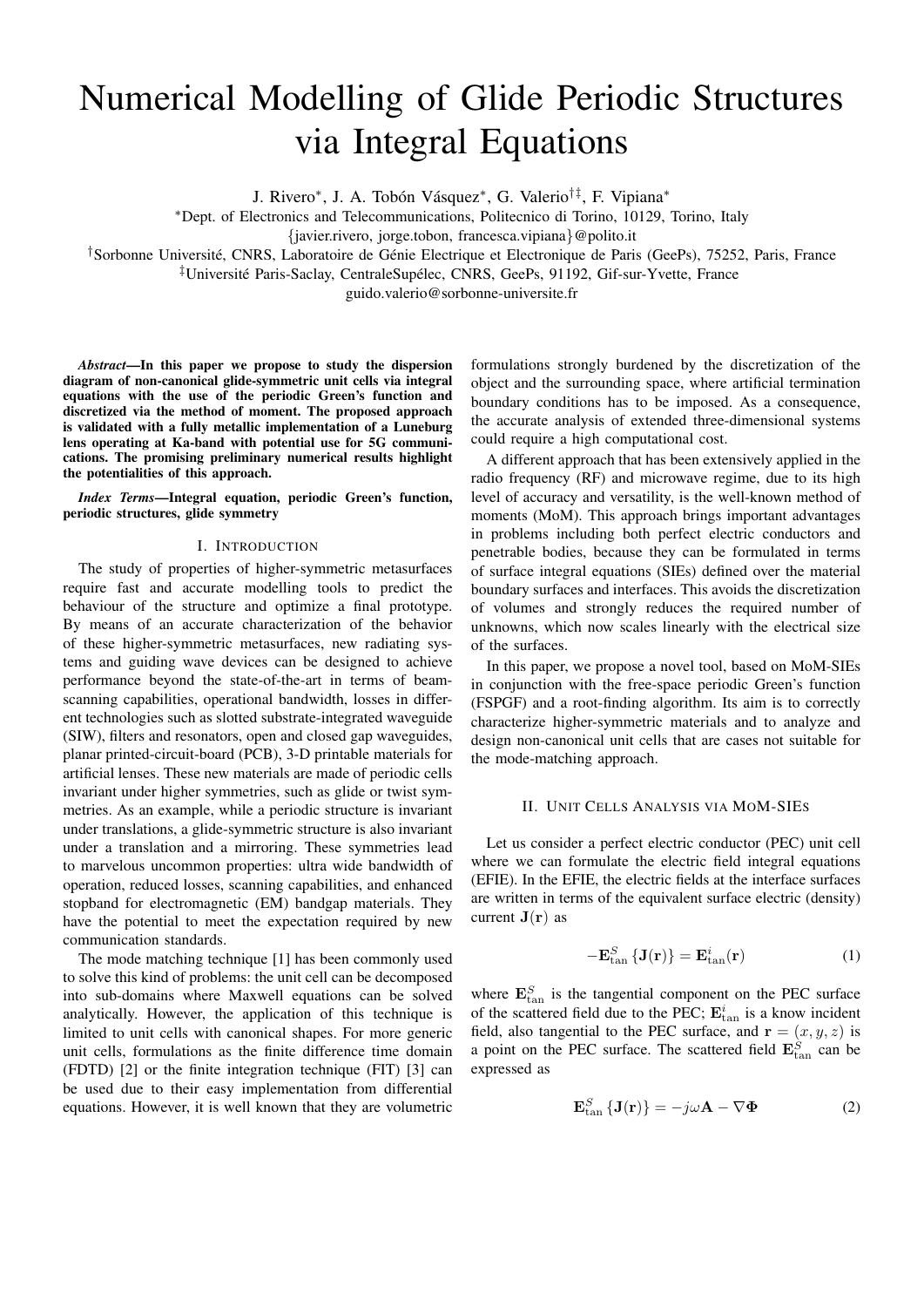where  $\omega = 2\pi f$ , being f the frequency. A is the vector potential and  $\Phi$  the scalar potential expressed as

$$
\mathbf{A} = \mu \int_{S} \mathbf{J}(\mathbf{r}) G(\mathbf{r}, \mathbf{r}') dS'
$$
  

$$
\nabla \Phi = -\frac{1}{j\omega \varepsilon} \nabla \int_{S} \nabla' \cdot \mathbf{J}(\mathbf{r}) G(\mathbf{r}, \mathbf{r}') dS'
$$
(3)

where  $\varepsilon$  and  $\mu$  are the constitutive parameters of vacuum,  $G(\mathbf{r}, \mathbf{r}')$  is the Green's function of the problem and  $\mathbf{r}' =$  $(x', y', z')$  is a source point on the PEC surface. We are considering here a free-space periodic problem, since once the PEC surface is removed no other media (e.g., layered media) are present. Therefore,  $G(\mathbf{r}, \mathbf{r}')$  is the free-space periodic Green's function (FSPGF), defined as in [4]

$$
G(\mathbf{r}, \mathbf{r}', \mathbf{k}_{t00}) = \sum_{m=-\infty}^{\infty} \sum_{n=-\infty}^{\infty} G_{m,n}
$$
 (4)

where the FEPGF is expressed as a sum of spatial terms  $G_{m,n}$ with

$$
G_{m,n} = e^{-j\mathbf{k}_{t00}\cdot\boldsymbol{\rho}_{mn}} \frac{e^{-j k R_{mn}}}{4\pi R_{mn}} \tag{5}
$$

where  $\mathbf{k}_{t00} = k_{x0}\hat{\mathbf{x}} + k_{y0}\hat{\mathbf{y}}$  is the transverse vector wavenumber that defines the inter-element phasing for the 2-D array in terms of the propagation angles of the first Floquet mode.  $\rho_{mn} = ms_1 + ns_2$ , being  $s_1$  and  $s_2$  the lattice vectors, and  $R_{mn} = \sqrt{ (z-z')^2 + |\boldsymbol{\rho}-\boldsymbol{\rho}'-\boldsymbol{\rho}_{mn}|^2},$  with  $\boldsymbol{\rho} = x\hat{\boldsymbol{x}} + y\hat{\boldsymbol{y}}$ and  $\rho' = x'\hat{x} + y'\hat{y}$ . In the same way the FEPGF can be written as a sum of spectral terms  $G_{p,q}$  as

$$
G(\mathbf{r}, \mathbf{r}', \mathbf{k}_{t00}) = \sum_{p=-\infty}^{\infty} \sum_{q=-\infty}^{\infty} \widetilde{G}_{p,q}
$$
 (6)

Evaluating (4) with the Ewald method, the FSPGF is then expressed as the sum of a "modified spectral" and a "modified spatial" series [5]

$$
G(\mathbf{r}, \mathbf{r}', \mathbf{k}_{t00}) = \sum_{m=-\infty}^{\infty} \sum_{n=-\infty}^{\infty} G_{m,n}^{E} + \sum_{p=-\infty}^{\infty} \sum_{q=-\infty}^{\infty} \widetilde{G}_{p,q}^{E} (7)
$$

where  $G_{m,n}^E$  and  $\widetilde{G}_{p,q}^E$  are the terms of the spatial and spectral sums, respectively. The weight of the two sums can be tuned by modifying a real parameter, the  $E$  splitting parameter, present in the definition of the terms. E balances the the asymptotic rate of convergence of the spatial and spectral series, and consequently minimizes the overall number of terms needed to evaluate the FSPGF. The convergence rate is optimum when the "optimum" value of the Ewald splitting parameter is used

$$
E_{opt} = \sqrt{\frac{\pi}{A}},\tag{8}
$$

where A is the area of the unit cell [6].

Once defined the FSPGF we solve the equation (1) using the MoM [7], in order to transform an integral equation into a system of linear equations, by discretizing the current J as

$$
\mathbf{J}(\mathbf{r}) = \sum_{n=1}^{N} I_n \mathbf{\Lambda}_n(\mathbf{r}),
$$
\n(9)

where  $\Lambda_n(r)$  are known basis functions that discretize the surface of interest. The basis functions commonly used are the Rao-Wilton-Glisson (RWG) ones [8]. The discretization (9) allows us to write (1) as the matrix system

$$
[Z(\mathbf{k}_{t00})][I] = [V], \tag{10}
$$

where  $[I]$  is the *N*-size vector collecting the unknown coefficients  $I_n$  that describe the current surface. [Z] is the system  $N \times N$  matrix with each element equal to

$$
[Z]_{m,n}(\mathbf{k}_{t00}) = j\omega\mu \int_{S} \mathbf{\Lambda}_{m}(\mathbf{r}) \cdot \int_{S} \mathbf{\Lambda}_{n}(\mathbf{r'}) G(\mathbf{r}, \mathbf{r'}, \mathbf{k}_{t00}) dS' dS
$$

$$
+ \frac{1}{j\omega\varepsilon} \int_{S} \mathbf{\nabla} \cdot \mathbf{\Lambda}_{m}(\mathbf{r}) \int_{S} \mathbf{\nabla} \cdot \mathbf{\Lambda}_{n}(\mathbf{r'}) G(\mathbf{r}, \mathbf{r'}, \mathbf{k}_{t00}) dS' dS \quad (11)
$$

and  $[V]$  is the N-size right hand side vector with each element equal to

$$
[V]_m = \int_S \mathbf{\Lambda}_m(\mathbf{r}) \cdot \mathbf{E}_{\tan}^i(\mathbf{r}) \, \mathrm{d}S. \tag{12}
$$



Fig. 1. Schematic description of the geometrical procedure.

To analyze the unit cell and draw its dispersion diagram, we have to find, for each frequency, the  $k_{t00}$  value for which the system matrix  $[Z(\mathbf{k}_{t00})]$  is singular; in other words we are searching for the conditions of resonance. Hence, varying  $\mathbf{k}_{t00}$ , we estimate the reciprocal of the 1-norm condition number ("rcond") of  $[Z(\mathbf{k}_{t00})]$  in order to find its minimum that